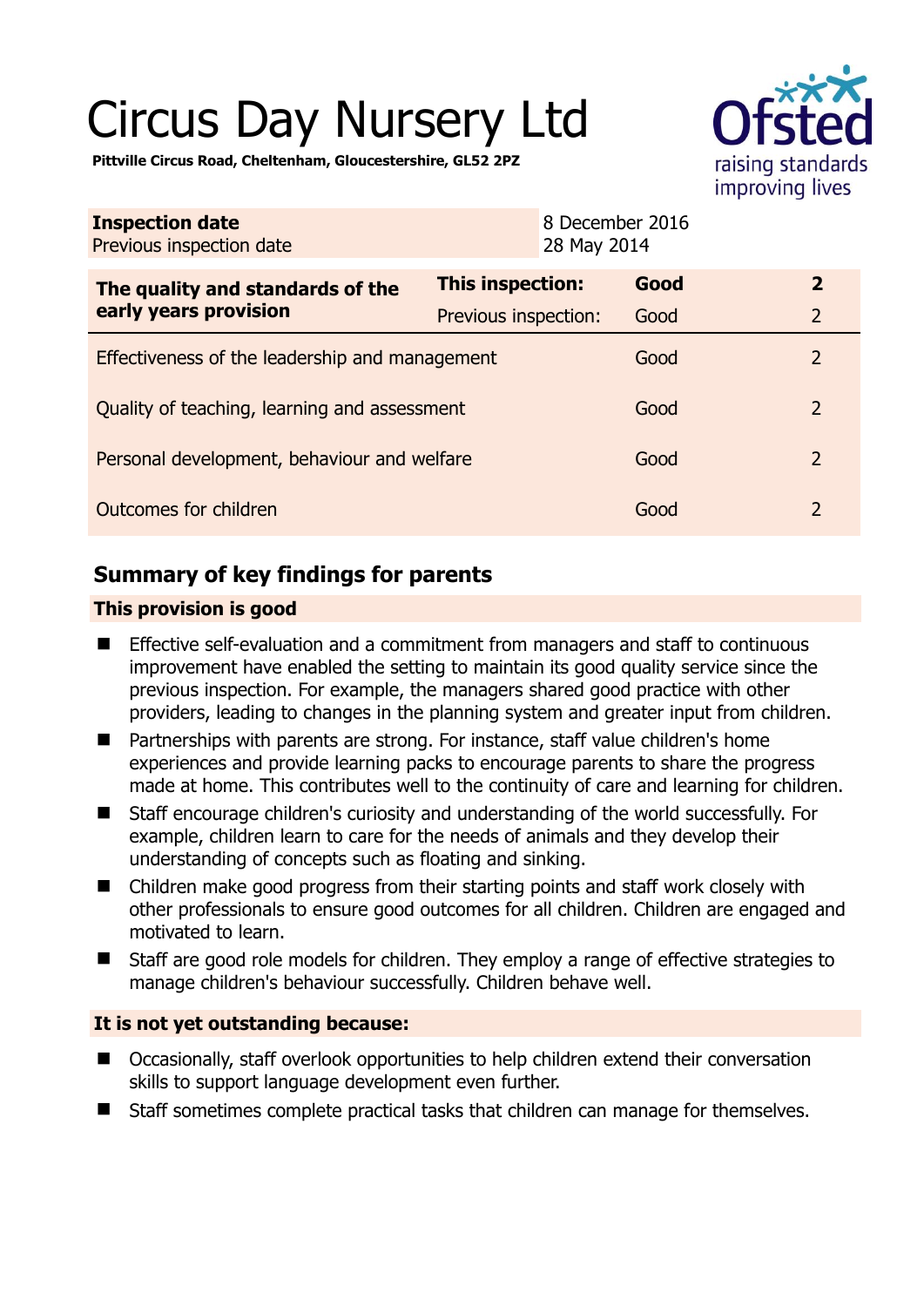# **What the setting needs to do to improve further**

#### **To further improve the quality of the early years provision the provider should:**

- support staff to make full use of all opportunities to extend children's conversation skills to help them make even better progress
- increase opportunities for children to complete tasks for themselves to provide further challenge.

#### **Inspection activities**

- The inspector observed teaching practice and the impact this has on children's learning.
- The inspector held discussions with the manager, staff, children and parents.
- The inspector read some of the setting's documentation, including the safeguarding policy and procedures.
- The inspector sampled children's development information and records.
- The inspector carried out joint observations with the manager.

#### **Inspector**

Anne Clifft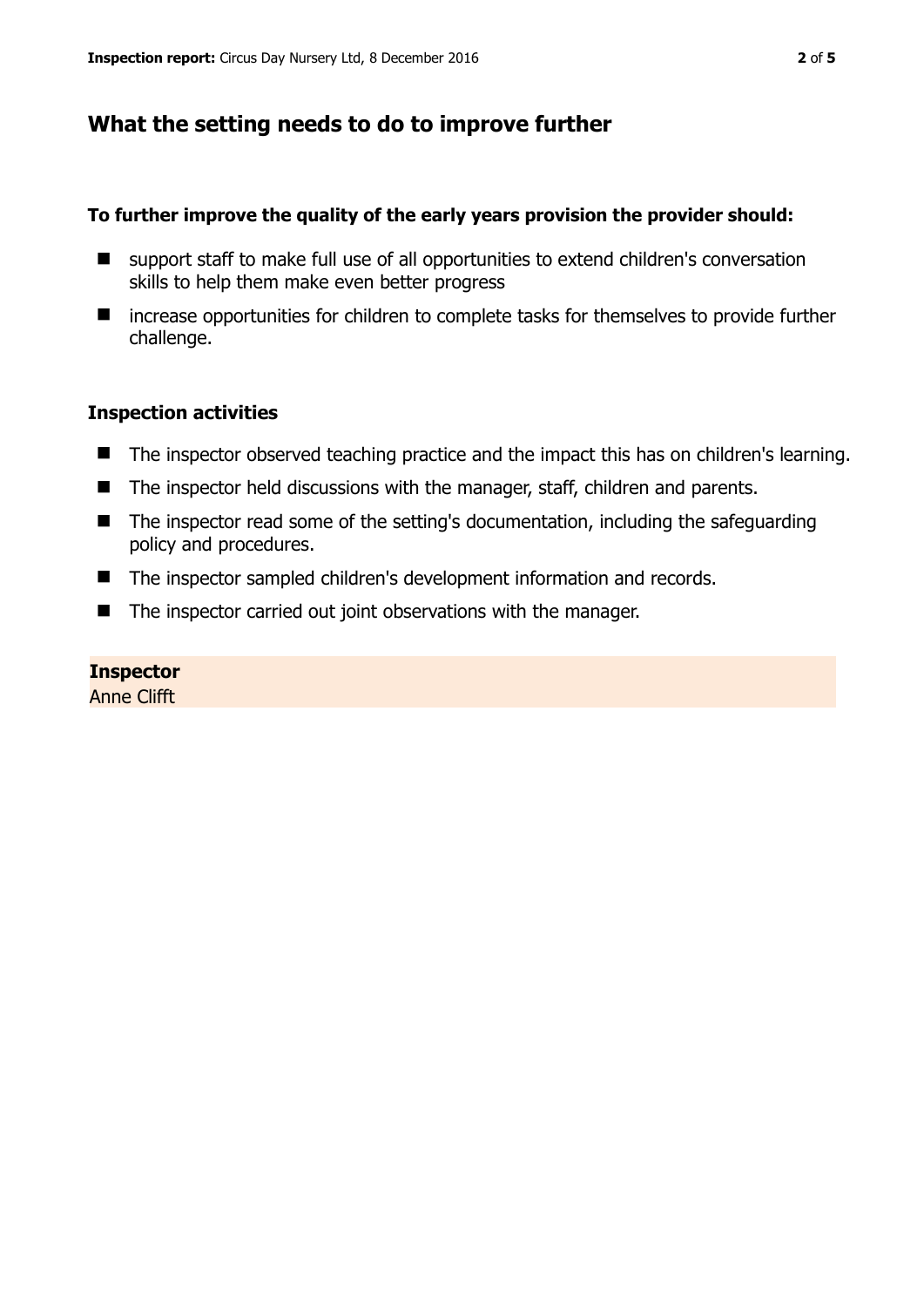# **Inspection findings**

#### **Effectiveness of the leadership and management is good**

A thorough induction programme is in place for new staff. The manager ensures that they understand policies and ongoing support is provided through effective systems, such as mentoring. Staff have regular meetings with the managers to identify aspects of their practice to develop further and to access relevant training courses. For example, recent partnership training prompted strategies to engage all parents even further. Safeguarding is effective. Staff have a secure knowledge of how to keep children safe. They have a clear understanding of the process to follow should they need to report any concern about a child's welfare.

## **Quality of teaching, learning and assessment is good**

Staff make accurate assessments of children and plan next steps for their learning, considering their interests and developmental stage. Staff and leaders monitor children's development effectively and identify any gaps in their learning. Children have plenty of opportunities to explore and lead their own play and staff encourage them to become inquisitive learners. For example, staff play alongside children and enhance their learning skilfully. Staff support children's physical development well. For example, babies are encouraged to practise crawling and walking, and older children develop their dexterity as they build towers with foam-covered cotton reels.

#### **Personal development, behaviour and welfare are good**

The well-planned learning environment captures children's interest and imagination as they explore it eagerly. For example, children splashing in puddles work out how to make them even bigger and enjoy creating mud pies. Staff plan a range of activities that help children to respect the diversity of the world they live in. For instance, they plan activities with members of the local community as they celebrate different festivals and cultural events. Staff prioritise children's emotional development and sense of belonging. For example, they provide opportunities for children to meet up with their siblings from different rooms. Staff encourage children's good health effectively. For instance, children learn about good hygiene practices, enjoy healthy meals and have opportunities to be physically active.

## **Outcomes for children are good**

Children develop a good range of skills that prepare them well for their future learning. For example, they develop an interest in books from a young age and are keen to practise their early writing skills, such as making marks in sand and painting. Children make good progress in their mathematical understanding. For instance, older children explained their understanding about the weight of objects. Children develop good social skills and happily involve friends and staff in their play.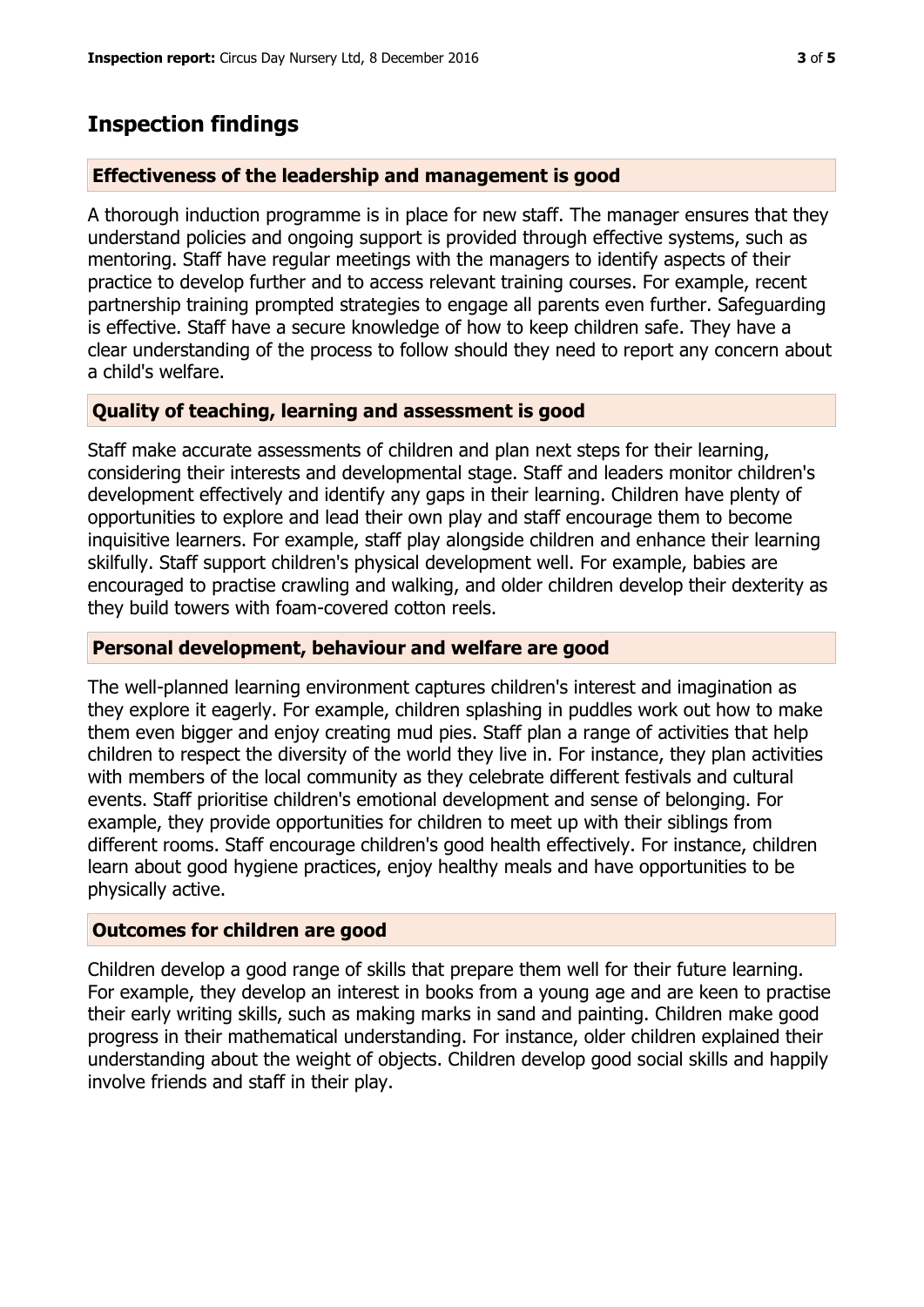# **Setting details**

| Unique reference number                             | 101756                                                                               |  |
|-----------------------------------------------------|--------------------------------------------------------------------------------------|--|
| <b>Local authority</b>                              | Gloucestershire                                                                      |  |
| <b>Inspection number</b>                            | 1068342                                                                              |  |
| <b>Type of provision</b>                            | Full-time provision                                                                  |  |
| Day care type                                       | Childcare - Non-Domestic                                                             |  |
| <b>Registers</b>                                    | Early Years Register, Compulsory Childcare<br>Register, Voluntary Childcare Register |  |
| Age range of children                               | $0 - 5$                                                                              |  |
| <b>Total number of places</b>                       | 119                                                                                  |  |
| <b>Number of children on roll</b>                   | 168                                                                                  |  |
| Name of registered person                           | Circus Day Nursery Ltd                                                               |  |
| <b>Registered person unique</b><br>reference number | RP527854                                                                             |  |
| Date of previous inspection                         | 28 May 2014                                                                          |  |
| <b>Telephone number</b>                             | 01242 253222                                                                         |  |

Circus Day Nursery registered in 1997. It operates in Pittville, Cheltenham. It opens Monday to Friday from 8am to 6pm, all year round. The setting employs 35 staff. Of these, 20 hold appropriate early years qualifications from level 3 to level 6. The nursery receives funding to provide free early education to children aged two, three and four years.

This inspection was carried out by Ofsted under sections 49 and 50 of the Childcare Act 2006 on the quality and standards of provision that is registered on the Early Years Register. The registered person must ensure that this provision complies with the statutory framework for children's learning, development and care, known as the early years foundation stage.

Any complaints about the inspection or the report should be made following the procedures set out in the guidance 'Complaints procedure: raising concerns and making complaints about Ofsted', which is available from Ofsted's website: www.gov.uk/government/organisations/ofsted. If you would like Ofsted to send you a copy of the guidance, please telephone 0300 123 4234, or email enquiries@ofsted.gov.uk.